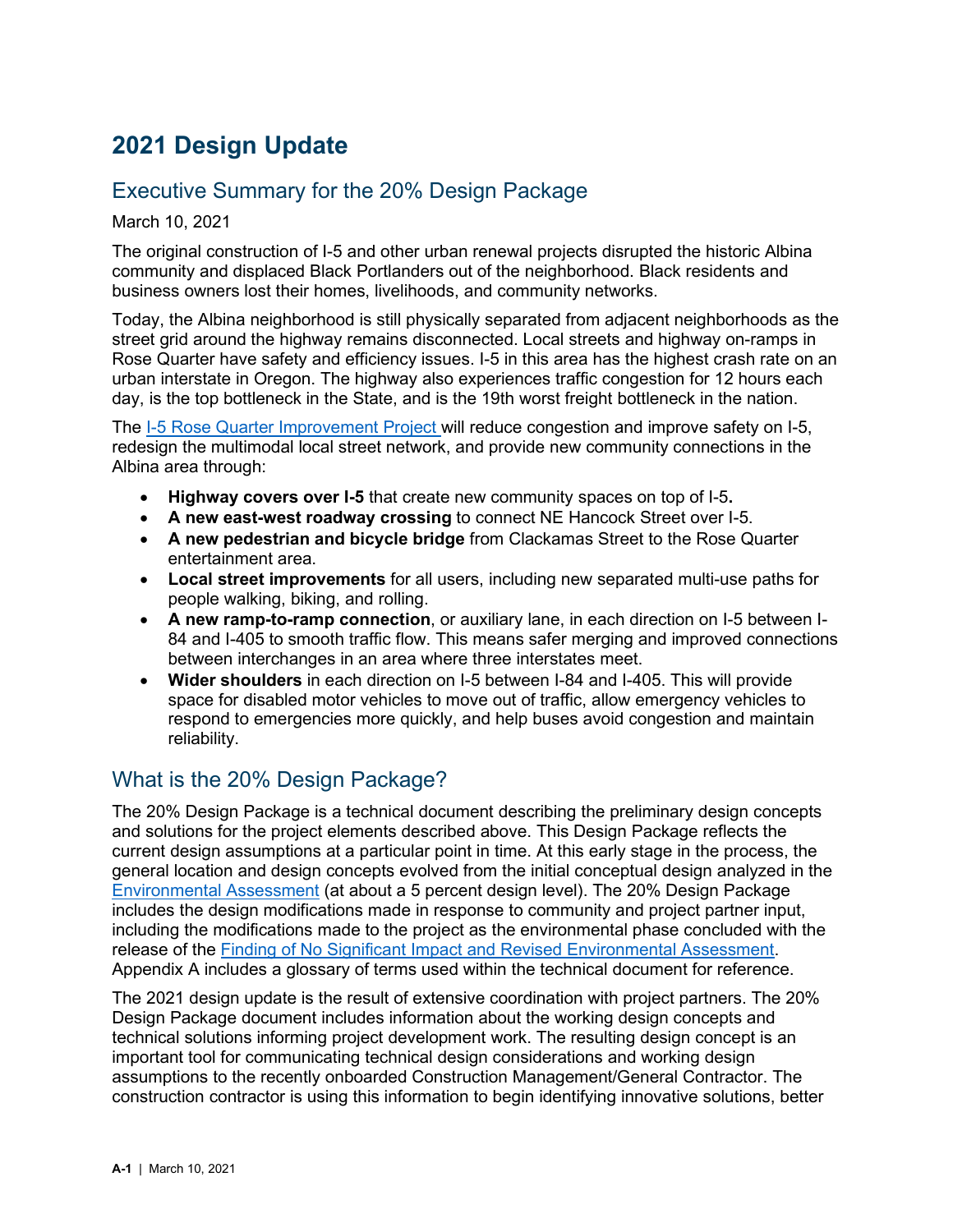reflect community input in design decisions, and evolve the disadvantaged business enterprise and on-the-job training program to meet project goals.

Our intent is to communicate these assumptions to project partners and the community to better inform future refinement of transportation safety and operational improvements and development of community placemaking decisions. The project is still early in the design phase, meaning that the design will continue to change and evolve moving forward. There is still much work to be done with the community, project partners, and construction contractor, project partners, and the community before solidifying any design elements.

## Why is the 20% Design Package Needed?

The project team has developed the 20% Design Package document to further inform and engage the public in ongoing discussions about preliminary project design in order to work together in partnership to address issues, challenges and opportunities for design moving forward. Extensive outreach with the community and project advisory committees will continue through the design and construction phases of the project. Where the project is now and where it will be in the future is much more than technical − the project team is striving to build a something that not only meets traditional mobility needs, but honors the past while improving community life in the future. The 2021 design update will inform and initiate more comprehensive conversations with stakeholders around project area planning and urban design.

### *Community Involvement*

We are committed to doing things differently and ensuring the historic Albina community benefits from the investment of this project. The project team is moving forward with a valuesbased approach focused on restorative justice, community input, mobility, and climate action and improved public health. With these values, we collectively seek to advance shared outcomes through our common set of values through an approach that builds trust and fosters collaborative partnerships. For a successful project and complimentary investment in the Albina community, organizations with transportation, land use and development authority will need to build and maintain strong partnerships with each other and the community.

Through a variety of mediums, project partners and community members have helped shape the project values that inform the project team's work and directly influence the changes incorporated into the 2021 design update. The project team has been meeting and engaging with a variety of agencies, community-based organizations, business and property owners, and neighborhood residents to gather input on the project from stakeholders and the community. In addition to the public input received from [community outreach,](https://www.i5rosequarter.org/get-involved/past-engagement/) including a recent online open house (late 2020), guidance on the project has been and/or will continue to be provided by three advisory committees:

- [Executive Steering Committee](https://www.i5rosequarter.org/get-involved/executive-steering-committee-esc/)
- [Community Oversight Advisory Committee](https://www.i5rosequarter.org/community-oversight-advisory-committee-coac/)
- [Historic Albina Advisory Board](https://www.i5rosequarter.org/get-involved/historic-albina-advisory-board-haab/)

The advisory committees guide the project in achieving positive project outcomes for the community through the intentional application of the following [values](https://www.i5rosequarter.org/wp-content/uploads/2020/10/FINAL_I5RQ-Values-Document_102620.pdf.) in all aspects of the project, including the 2021 design update:

- 1. **Restorative justice** to advance social and racial equity resulting in positive change.
- 2. **Community input and transparent decision-making** to have community-informed and involved decision-making through a community-connected, transparent and inclusionary process.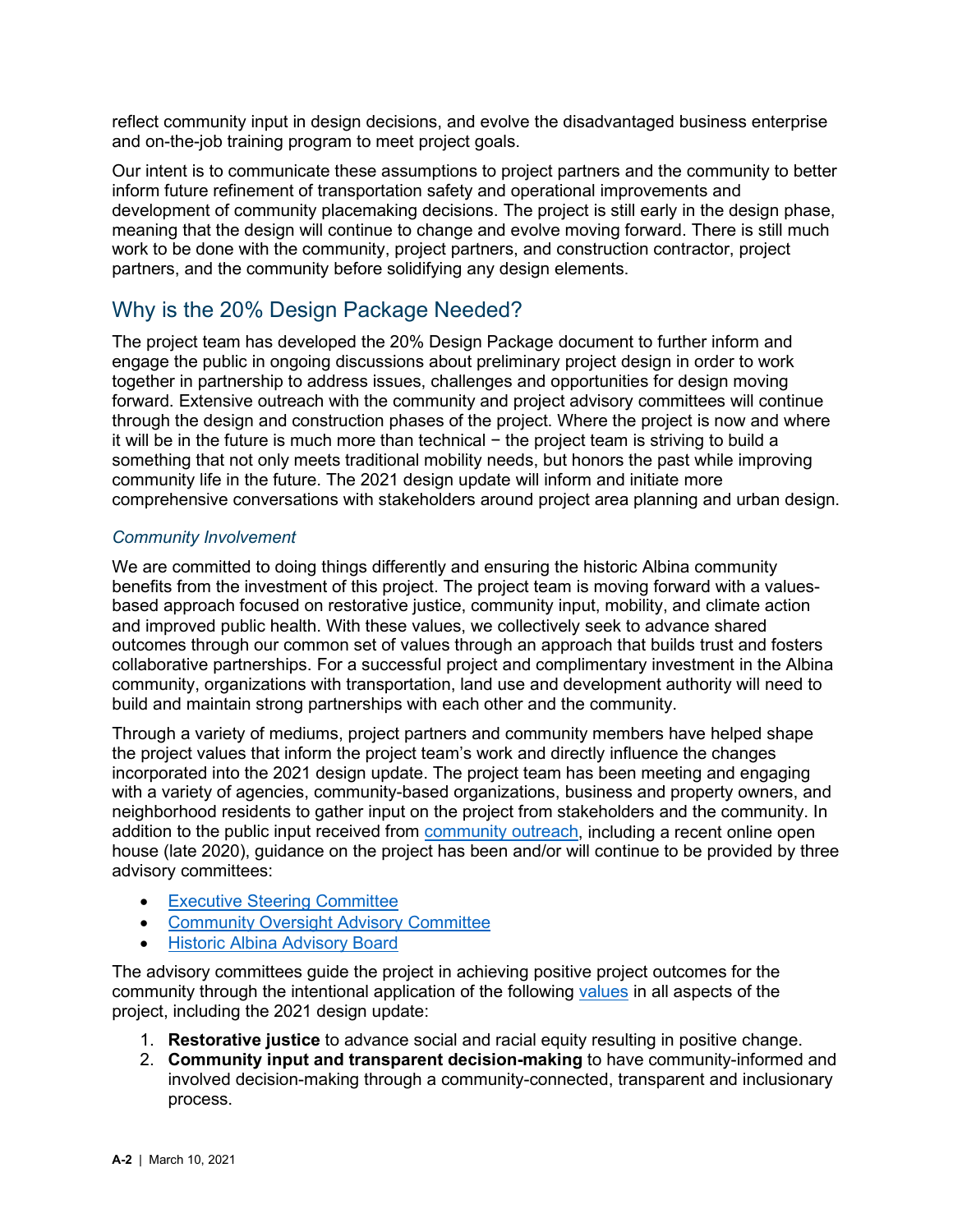- 3. **Mobility focus** to increase connectivity for the traveling public and local community.
- 4. **Climate action and improved public health** to reduce greenhouse gas emissions and meet local, regional, and statewide climate action goals.

These project values formed the basis for the design concept and input from stakeholders and the community directly led to the design changes that were incorporated. Using the 2021 design update as a stepping point, we can work together with the project advisory committees, stakeholders, and the community to address challenges and opportunities as the project design progresses. We are hopeful that this intentional engagement and collaboration will help us continue to build partnerships and community trust in our work and promote transparency and accountability as we move forward in the process.

# What Design Elements Have Changed?

While project design will continue to evolve, our project values remain the same − with community at the core. In line with our values of restorative justice, community input, mobility and climate action, the major modifications to the preliminary design concept at the 20 percent design level include:

- increasing the highway cover space available to support community spaces, places, and connections;
- reducing impacts to the Eastbank Esplanade and the environment;
- adding pedestrian, bicycle, and transit infrastructure improvements to local streets increasing accessibility, connectivity, and safety for active transportation users;
- adding transit infrastructure improvements increasing travel time speed and reliability on both I-5 and local streets; and
- reducing impacts to transit service and highway traffic during construction.

## What comes next?

The design phase of the project continues. Last year, in response to direction from the Governor and requests from project stakeholders, the Oregon Transportation Commission directed ODOT to retain a consultant team of local and national urban design, engineering, and environmental experts to conduct an independent assessment of the highway cover designs included in the I-5 Rose Quarter Improvement Project. The requests from Metro, Multnomah County, City of Portland, Portland Public Schools and Albina Vision Trust shaped the creation of the independent assessment process.

The goal for the independent team is to understand the vision and goals of stakeholders in the project area, generate potential highway cover scenarios, and assess the impacts and benefits of these scenarios. After the [Independent Cover Assessment](https://www.i5rosequarter.org/wp-content/uploads/2021/03/RQ_ICA-Highway-Cover-Engagement-Factsheet_322021.pdf) consultant team generates potential highway cover scenarios and assesses the impacts and benefits of each, the Oregon Transportation Commission will select a scenario in July 2021 based on a recommendation by the Executive Steering Committee and the Historic Albina Advisory Board.

The next step of the process will be to incorporate the highway cover design scenario and continue to make refinements in order to develop the 30 percent design concept by late 2021. The project's design phase will continue as we work to establish the concepts, refine solutions, and ultimately finalize design details until construction begins in 2023.

## *Accessibility Statement*

Information is available in alternative formats upon request. Please call the project hotline at 503-731-4128 or Oregon Relay Service 7-1-1.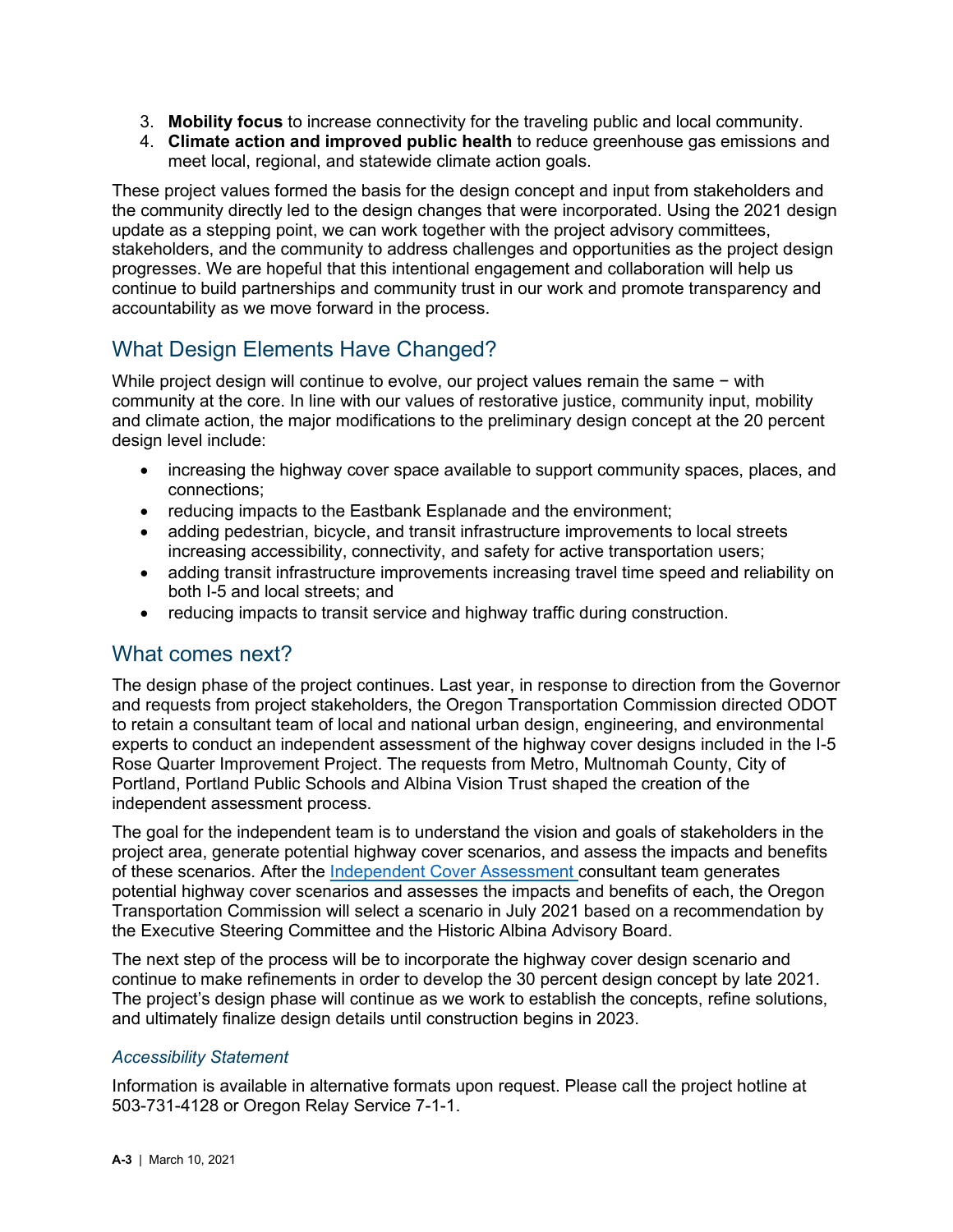# **Appendix A**

# 20% Design Package Glossary of Terms

**Air Quality:** The level of contaminants or polluting substances in the air that impact human health or welfare or produce other harmful environmental effects. About 90 percent of pollution impacting air quality is from everyday activities. Car and truck emissions are the largest source of pollution in Oregon. A transportation project's environmental analysis typically evaluates potential impacts to air quality that may occur as a result of completing a project.

**Albina Area:** A once vibrant cultural center, Albina is a Portland neighborhood east of the Willamette River and generally west of NE 24th Avenue that for much of the 20th century was home to the majority of the city's Black population. The Albina district includes all or parts of eight neighborhoods. During the 1940s and 1950s, the Black community was centered in Lower Albina, which consists of three neighborhoods: Eliot, Irvington, and Lloyd. During the late 1960s and early 1970s, urban redevelopment, Emanuel Hospital expansion and I-5 freeway construction forced residents to relocate northward, above Fremont Street, into Upper Albina. Since the 1970s, further displacement of Black Portlanders eastward has occurred.

**Americans with Disabilities Act:** Law prohibiting discrimination against people with disabilities in several areas, including employment, transportation, public accommodations, communications and access to state and local government programs and services. Title II specifically addresses making state services and facilities accessible to those with disabilities. Since the Americans with Disabilities Act became law, designing and constructing transportation and other facilities for public use that are not accessible by people with disabilities constitutes discrimination.<https://www.ada.gov/>

**Arterial Road:** A road with a high amount of traffic connecting people driving between a local road and a highway.

**Auxiliary Lane:** A section of highway that provides a direct connection between on and offramps to allow drivers more time and space to enter or exit a freeway without having to interact with traffic moving through the corridor. Auxiliary lanes reduce rear-end and sideswipe crashes. See ramp-to-ramp lanes.

**Bicycle and Pedestrian Bridge:** A bridge designed for and used by people walking, using mobility devices or biking. Motor vehicles are not permitted on a pedestrian and bicycle bridge.

**Bottleneck:** A local section of street, road, or highway that experiences reduced speeds and delays due to a roadway's physical condition (e.g., roadway design, traffic light timing) or a nonrecurring impacting event.

**Bus on Shoulder Lane:** A left or right shoulder of a highway that is used by buses during periods of traffic congestion to improve transit travel times and reliability.

**Clackamas Bridge:** A proposed new bicycle- and pedestrian-only bridge over I-5, from NE Clackamas Street to N Ramsay Way. A key part of a broader network of transportation routes dedicated to biking and walking, known as the City of Portland's Green Loop. <https://www.i5rosequarter.org/clackamas-bike-pedestrian-crossing/>

**Community-Based Organization:** A public or private nonprofit organization that is representative of a community or a significant part of a community. Community-based organizations work at a local level with a goal to improve life for community members.

**Community Oversight Advisory Committee:** Project advisory committee composed of members with experience in diversity in contracting and other project-area representation to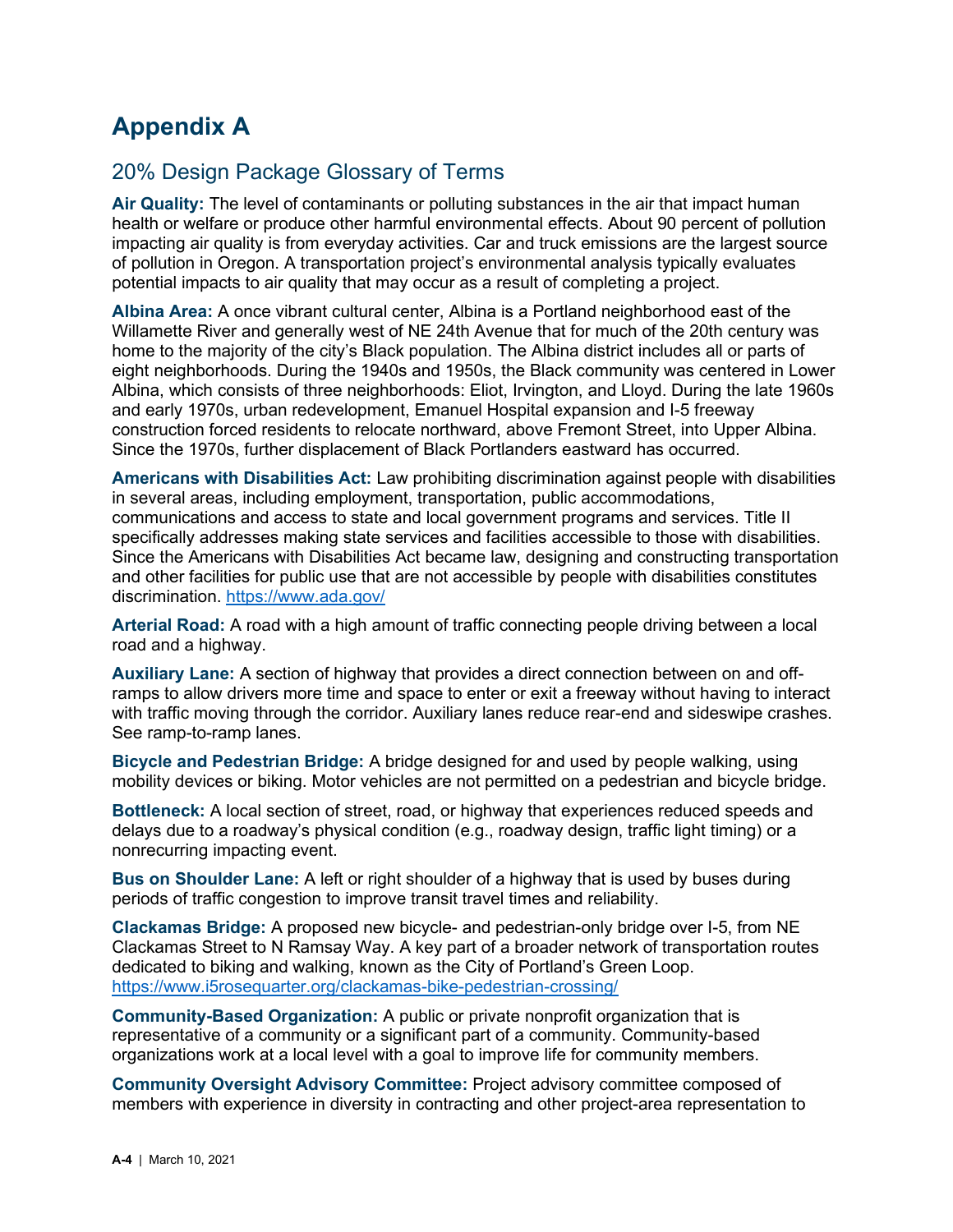advise the Executive Steering Committee and project team on the development of the disadvantaged business enterprise and on-the-job training program for the construction phase of the project. Committee members bring perspectives on community, social, economic and workforce issues in the project area and work collaboratively to provide feedback and recommendations during the entire project process. [https://www.i5rosequarter.org/community](https://www.i5rosequarter.org/community-opportunity-advisory-committee-coac/)[opportunity-advisory-committee-coac/](https://www.i5rosequarter.org/community-opportunity-advisory-committee-coac/)

**Congestion:** Slower speeds and longer trip times for people driving, riding bikes or transit, using mobility devices, or walking due to the high number of people traveling, crashes or other incidents, and/or design issues that impact roads, sidewalks and bridges.

**Construction Manager/General Contractor:** A type of project delivery process where the owner of the project hires the construction manager early during the design phase to provide input about issues that may impact the project's construction phase.

**Continuously Reinforced Concrete Pavement:** A type of concrete pavement that does not require any transverse contraction joints.

**Cover (or Lid):** A concrete or steel platform that spans over a highway to create usable areas next to the streets above. A highway cover might provide features such as wider sidewalks, more room for bikes and/or opportunities for community activity spaces or other development.

**Design – 15 Percent:** An early milestone in the design process where some project elements are being refined and subject to change and early estimates of the project schedule and budget are made.

**Design – 30 Percent:** Stage of the design process where major elements of the project are well-defined, fatal flaws are identified and project partners are committed to the budget and schedule. At 30 percent design the land or property acquisition needs of the project are well known.

**Design – 60 Percent:** At this stage of design the project constructability has been confirmed and the plans meet the objectives of the project without the need for significant design changes.

**Design – 90 Percent:** Stage of the design process where project design, including plans and specifications, is finalized. The engineer's cost bid is prepared for construction bidding.

**Design – 100 Percent:** Project design and the design phase are complete and the construction phase is underway.

**Economic Redevelopment Opportunities:** Opportunities aiming to improve the economic well-being of a community, including converting existing buildings or vacant land into another use for job creation, job retention or other quality of life benefits. For example, a vacant property might be redeveloped into a building with stores and affordable apartments.

**Eliot Viaduct:** Bridge-like structure that carries both directions of I-5 traffic past Harriet Tubman Middle School.

**Environmental Assessment:** A process and analysis done to determine whether a project has a significant effect on the environment as defined by the National Environmental Policy Act (see below). If the findings of the [Environmental Assessment](https://www.i5rosequarter.org/wp-content/uploads/2019/03/508_20190225_I5RQ_Draft-EA_SCREEN_508_RELINK_TAGGED.pdf) determine that the project has a significant effect on the environment, then additional analysis would be required as part of an Environmental Impact Statement. If the findings of the Environmental Assessment determine that the project does not have a significant effect on the environment, then the Federal Highway Administration issues a Finding of No Significant Impact (see below) ending the environmental process. <https://www.epa.gov/nepa/national-environmental-policy-act-review-process>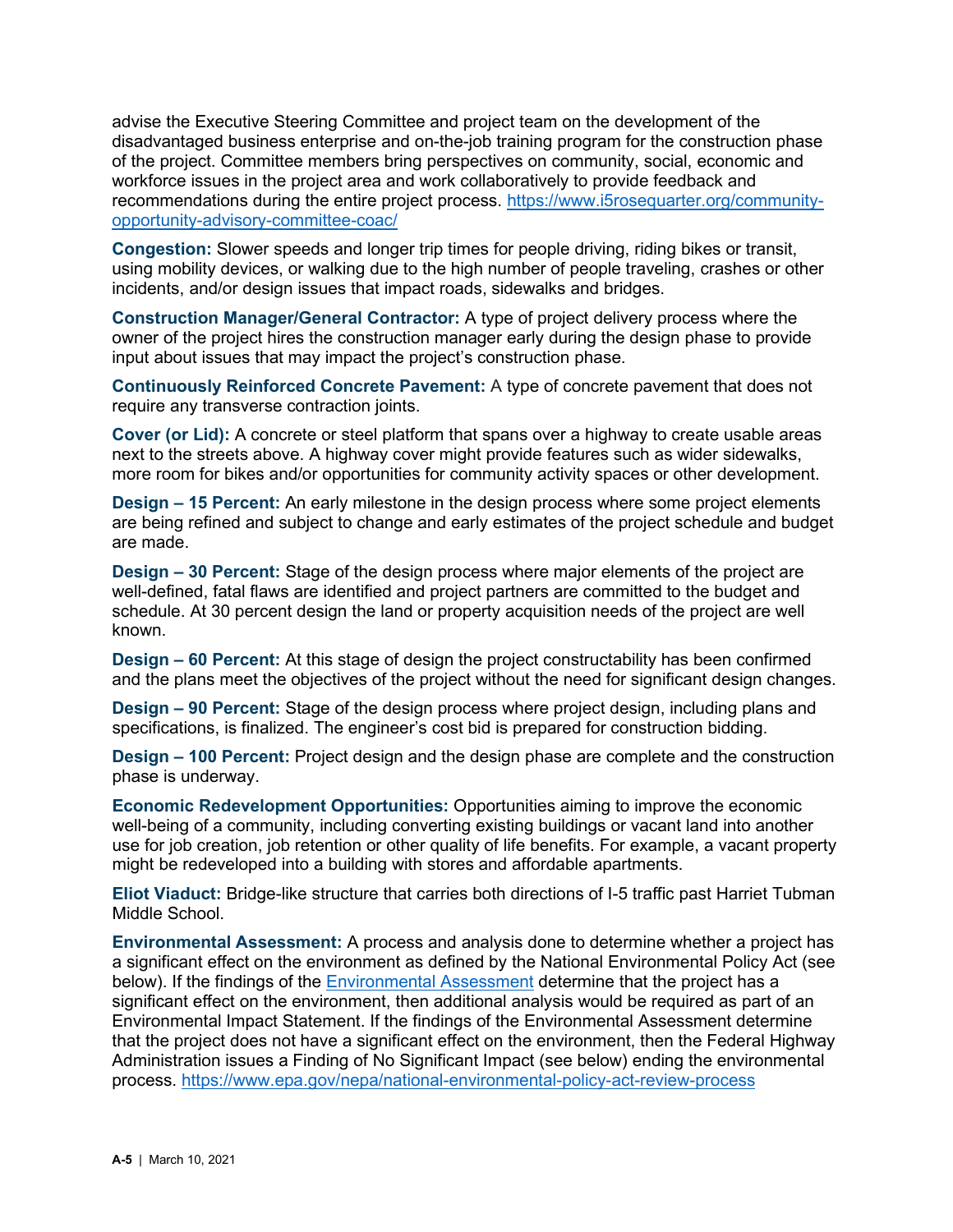**Environmental Peer Review**: A [review](https://www.i5rosequarter.org/wp-content/uploads/2020/06/I5RQ_EnvPeerReviewReport_FINAL_2020-05-31-1.pdf) of existing analysis by people with expert knowledge to determine the validity of the analysis' scientific methodology and documentation. For the I-5 Rose Quarter Improvement Project, a peer review was conducted for the Environmental Assessment's noise, air quality and greenhouse gas technical reports.

**Executive Steering Committee:** Project advisory committee composed of local government and agency officials and community-based organization leaders to advise the Oregon Transportation Commission and ODOT on major decisions related to the Project's design and construction. The Executive Steering Committee is charged with setting the Project's values to guide the design process and Project outcomes. The Oregon Transportation Commission convened the Executive Steering Committee, in consultation with ODOT and regional partners. Oregon Transportation Commission Vice Chair Alando Simpson is Executive Steering Committee chair.<https://www.i5rosequarter.org/get-involved/executive-steering-committee-esc/>

**Federal Highway Administration:** Federal agency providing stewardship over the construction, maintenance and preservation of the nation's highways, bridges and tunnels. The agency conducts research and provides technical assistance to state and local agencies to improve safety and mobility, as well as encourage innovation. The Federal Highway Administration is a federal project partner providing technical guidance for the project team related to design and construction.<https://highways.dot.gov/>

**Final Design Phase (30 to 90 percent design):** The final phase of project development which includes preparation of final construction and construction management plans, detailed specifications, construction cost estimates, and bid documents.

**Finding of No Significant Impact:** A document, based on an Environmental Assessment, describing why an agency has concluded that a project will not have significant environmental effects. The Federal Highway Administration issuing the [Finding of No Significant Impact](https://www.i5rosequarter.org/wp-content/uploads/2020/11/COMPLETE_I5RQ-Final-Decision-Document_10.30.20.pdf) ends the Environmental Assessment process (see Environmental Assessment above and National Environmental Policy Act below). [https://www.epa.gov/nepa/national-environmental-policy-act](https://www.epa.gov/nepa/national-environmental-policy-act-review-process)[review-process](https://www.epa.gov/nepa/national-environmental-policy-act-review-process)

**Freight:** Goods moved in bulk by truck, train, ship or airplane.

**Full-Funding Grant Agreement:** A document that defines the scope of a project, the Federal financial contribution to that project, and other terms and conditions that is agreed to by the participating agencies.

**Gore Area:** There are two types of gore areas on highways: "physical" and "theoretical". The physical gore area is an unpaved section between a highway's travel lanes and a ramp that merges on or off the highway. The theoretical gore is an area of pavement marked with paint between the painted highway travel lanes and the on- or off-ramp painted lines. Gore areas help organize traffic and improve safety by showing where vehicles should travel when entering or exiting a highway.

**Green Loop:** A City of Portland-planned six-mile park or pathway that will connect places in Portland's downtown to areas on the east side of the Willamette River with facilities for people walking, jogging, rolling, using mobility devices and biking. One Green Loop connection is proposed across I-5 connecting the Lloyd District to the Rose Quarter (see Clackamas Bridge). <http://www.pdxgreenloop.org/about-the-green-loop/>

**Greenhouse Gases:** Gases that trap heat in the atmosphere are called greenhouse gases. By trapping heat in the earth's atmosphere, greenhouse gases are believed to be causing a rise in the earth's temperature and related impacts such as extreme weather, wildfires and food supply interruptions. Greenhouse gases include carbon dioxide, methane, nitrous oxide and fluorinated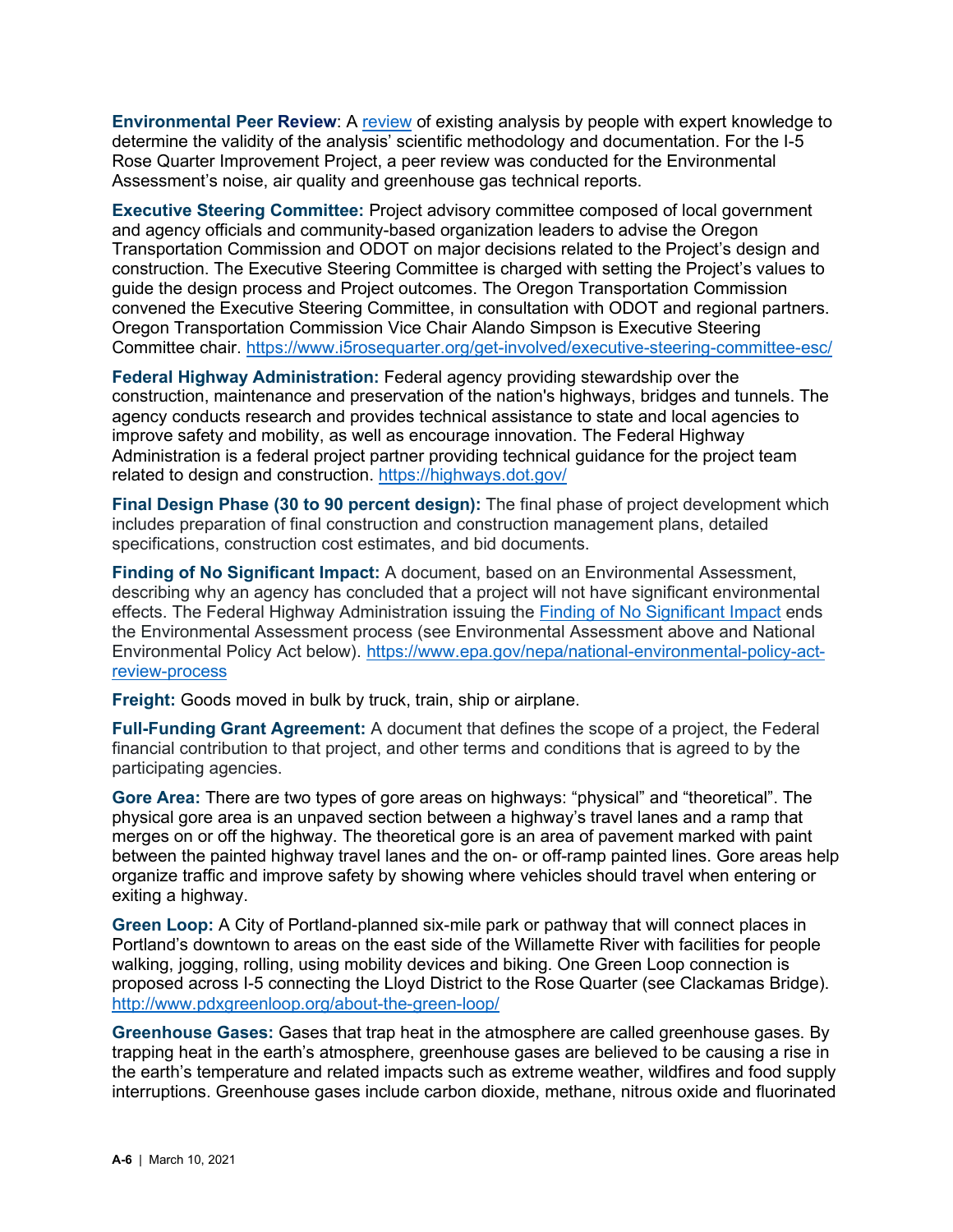gases. These gases are produced by burning fossil fuels (coal, natural gas, oil), producing and transporting fossil fuels, and agricultural and industrial activities.

#### **Highway Cover:** See Cover.

**Historic Albina Advisory Board:** Project advisory committee composed of members with ties to historic Albina and strong connections to the Black community. Members represent a wide array of civic and community interests and include leaders and volunteers who work with and serve the Black community in Albina and Portland. The Board provides advise and project recommendations related to:

- Highway cover designs responsive to community needs and vision
- Connections improving mobility for people within and through the project area
- Partnership opportunities supporting wealth generation through project area redevelopment <https://www.i5rosequarter.org/get-involved/historic-albina-advisory-board-haab/>

**House Bill 2017:** A \$5.3 billion package of taxes and fees to fund congestion-reducing projects, highway and bridge improvements, transit projects and more around the state. The I-5 Rose Quarter Improvement Project was funded through House Bill 2017.

**Interchange**: An intersection of roads where separated routes and ramps allow people traveling on at least one of the roads to pass through the area without stopping. Interchanges also allow people to exit or enter a highway without stopping.

**Interstate Highway System:** A system of roads and expressways that connect major U.S. cities, such as Interstate 5, which is the main north-south interstate along the west coast. <https://www.fhwa.dot.gov/interstate/faq.cfm>

**Independent Cover Assessment**: A process convened by ODOT under direction from the Oregon Transportation Commission and in response to public and partner feedback to complete an independent assessment of the project's highway cover design. The purpose of this assessment is to make recommendations to the Oregon Transportation Commission about how ODOT can, within the scope of its authority, design and build highway covers that promote the redevelopment of the Albina neighborhood while creating economic opportunities for residents and minority-owned businesses. The third-party consultant team led by ZGF Architects will determine how the covers can best meet the community's vision for the new space, including considering:

- Opportunities that the current highway cover design concepts, as described in the Environmental Assessment, offer for community development,
- The community vision for the highway covers, how highway design concepts might be modified, and what it would take for the covers to deliver outcomes consistent with that community vision, and
- How various cover options can promote economic development and wealth generation for the historic Albina community, particularly for members of the African American community displaced by past public and private projects.

### **Lid:** See Cover.

**Local Street:** A street owned and maintained by a town, city or other local jurisdiction.

**Locally Preferred Alternative:** An alternative evaluated through the local planning process, adopted as the desired alternative by the appropriate [State](https://www.law.cornell.edu/definitions/index.php?width=840&height=800&iframe=true&def_id=3fe7f668aa84faee0a27dce7df4f7ad7&term_occur=999&term_src=Title:49:Subtitle:B:Chapter:VI:Part:611:Subpart:A:611.105) and/or local agencies and official boards through a public process and identified as the preferred alternative in the National Environmental Policy Act process (see National Environmental Policy Act below).

**Mainline:** A principal highway or railroad line.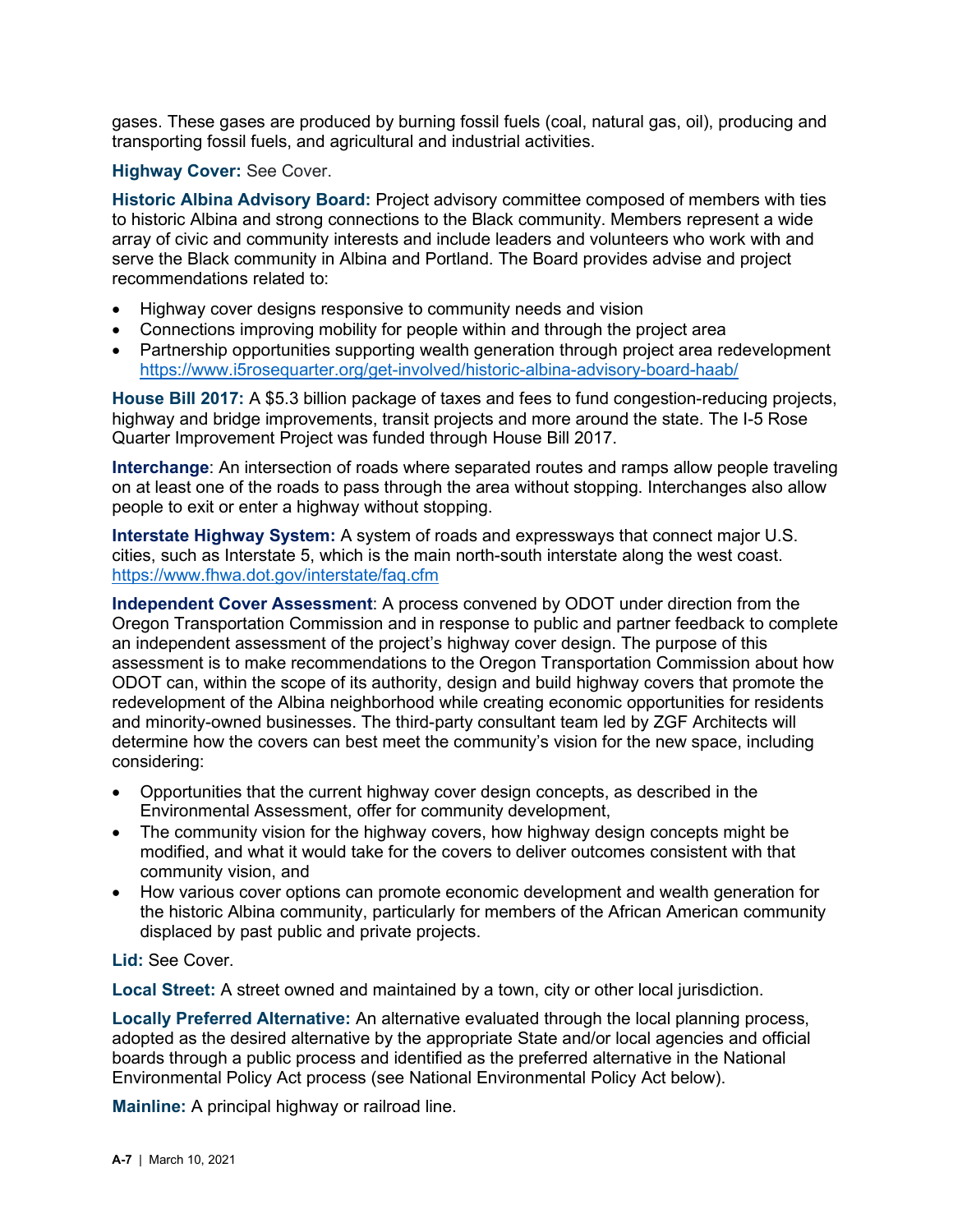**Metro**: Agency authorized by Congress and the state of Oregon to coordinate and plan transportation system investments in Clackamas, Multnomah and Washington counties through the Regional Transportation Plan. The Metro regional government also oversees regional parks and natural spaces, garbage collection, and the urban growth boundary that separates urban land from rural land. The Metro Council includes an elected president and six councilors elected by district.<https://www.oregonmetro.gov/>

**Mitigation:** The reduction of negative impacts of a project. Mitigation must be considered during project development if environmental analysis identifies negative impacts. Federal rules outline several mitigation approaches: avoid the impact; minimize the impact, repair or restore the impacted area; use maintenance or other improvement measures to reduce or eliminate the impact over time; or compensate the impacted parties. See National Environmental Policy Act. [https://www.environment.fhwa.dot.gov/nepa/trans\\_decisionmaking.aspx](https://www.environment.fhwa.dot.gov/nepa/trans_decisionmaking.aspx)

**Multimodal:** Refers to a roadway or set of travel options that provide several different types of travel. Multimodal options include walking, biking, using mobility devices, skateboarding, using scooters, driving, and riding transit.

**Multi-use Path:** A one or two-way path wider than a typical sidewalk that provides space for use by people walking, using mobility devices, and riding bicycles. See also shared or shared use path.

**National Environmental Policy Act:** Federal law enacted in 1970 that requires agencies like ODOT to undertake an assessment of the environmental effects of a project on behalf of the federal government before completing design work and constructing a project. The National Environmental Policy Act process is designed to produce a better-informed project by requiring public input along with environmental analysis. The type of National Environmental Policy Act process that an agency conducts depends on an evaluation a project has a significant effect on the environment. A significant effect is a legal term that means the context and intensity of a project impact is very high. [https://www.epa.gov/nepa/national-environmental-policy-act-review](https://www.epa.gov/nepa/national-environmental-policy-act-review-process)[process](https://www.epa.gov/nepa/national-environmental-policy-act-review-process)

**Noise:** Excessive noise from traffic is a type of pollution. A transportation project's environmental analysis typically includes a noise study that evaluates current noise conditions around a roadway and compares it to the future projected noise levels following completion of a project. See Noise Wall.

**Noise Wall (or Sound Wall):** A structure built along a roadway to lower noise levels produced by traffic. The need for a noise wall is determined during the environmental review process for a transportation project. A comparison of current traffic noise compared to post-project completion noise forecasts is used to determine if the future noise levels exceed local, state or federal allowable noise levels. A noise wall is built as part of the project if future noise levels are higher than acceptable levels and residents and/or businesses along the roadway desire the wall. See Noise.

**On-grade:** At ground level as opposed to above-grade (above ground level), below-grade (below ground level), or grade-separated (at different levels).

**Oregon Department of Transportation (ODOT):** State department responsible for maintaining, improving and/or developing programs for highways, roads, bridges, railways, public transportation services, vehicle licensing and motor carrier regulation in Oregon. The governor and the Oregon Transportation Commission guide ODOT in planning, development and management of the state's transportation system. ODOT is leading the I-5 Rose Quarter Improvement Project in coordination with project partner agencies. <https://www.oregon.gov/ODOT/Pages/index.aspx>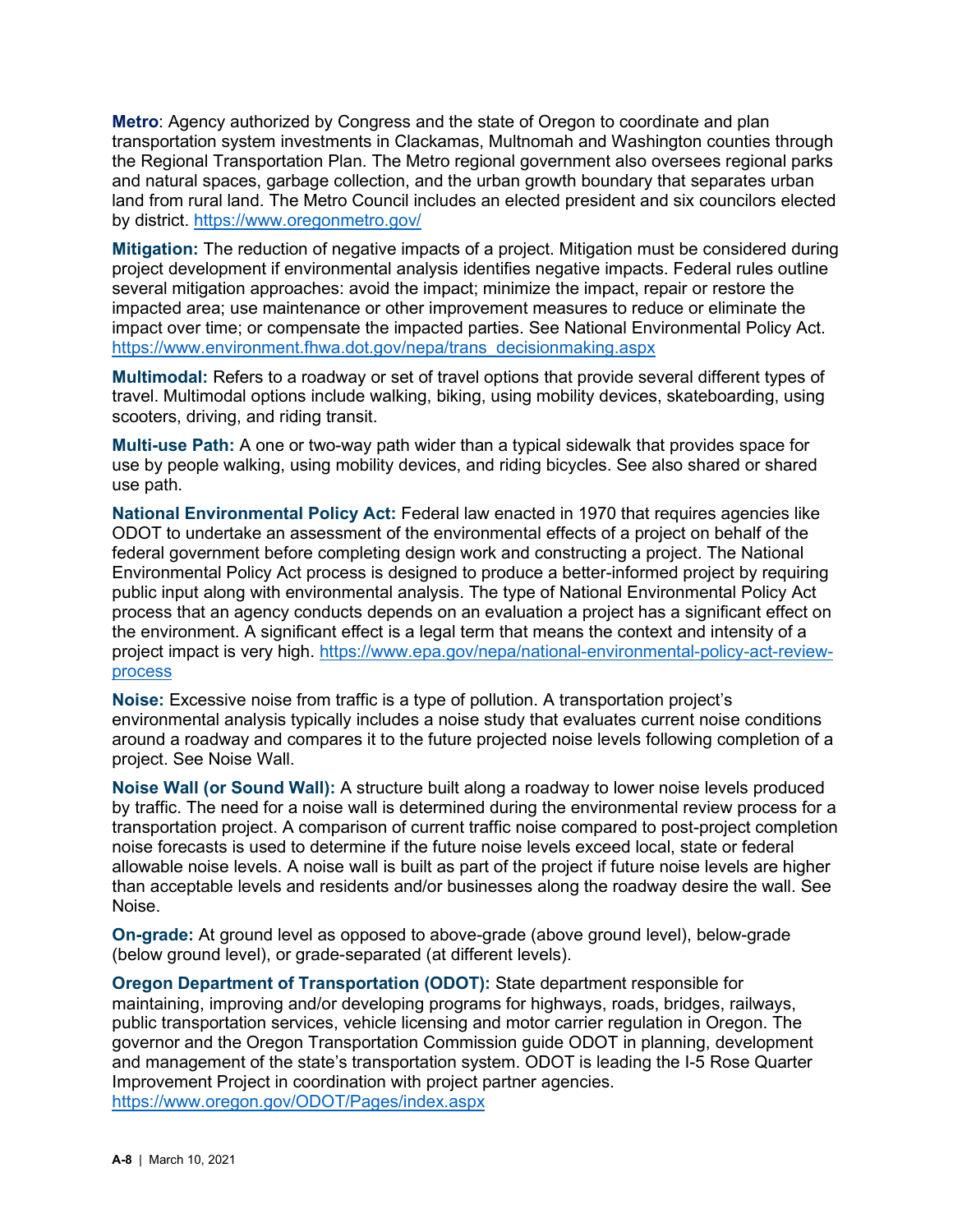**Oregon Transportation Commission:** Five-member Governor-appointed commission that guides the planning, development and management of the state's transportation system, including ODOT programs, projects and funding. The governor appoints the five commissioners and ensures that different geographic regions of the state are represented. No more than three of the five members can belong to one political party. Oregon Transportation Commission meetings are open to the public and have a comment period. [https://www.oregon.gov/odot/get](https://www.oregon.gov/odot/get-involved/pages/otc_main.aspx)[involved/pages/otc\\_main.aspx](https://www.oregon.gov/odot/get-involved/pages/otc_main.aspx)

**Owner's Representative:** A company that represents and provides resources to the owner of a building or facility and advises the owner to ensure project needs are met on time and budget.

**Overcrossing:** Bridge or viaduct designed for people driving, biking, walking, rolling or operating transit to safely cross over a road or other transportation facility.

**Partner Agencies**: Government agencies, non-profits, community-based organizations and other organizations that collaborate on projects.

**Portland Bureau of Transportation:** Bureau that oversees the city's transportation system. The bureau plans, builds, manages and maintains a system of city roads, bridges and parking facilities.<https://www.portlandoregon.gov/transportation/34753>

**Portland Public Schools:** A pre-kindergarten to 12th Grade school district in Portland. Portland Public Schools has more than 49,000 students in 81 schools. One PPS school – Harriet Tubman Middle School – is adjacent to the project on N Flint Avenue between I-5 and N Vancouver Avenue in North Portland's Eliot neighborhood. Harriet Tubman Middle School serves 6th to 8th graders. PPS is represented on the project Executive Steering Committee. <https://www.pps.net/domain/265>

**Preliminary Design Phase (20% Design):** This phase of the project process bridges the gap between the original design concept (baseline) and the more detailed design concept (30 percent design), most commonly in cases where the level of conceptualization achieved during the idea phase is not sufficient for full evaluation.

**Preliminary Engineering:** The process by which the scope of the proposed project is finalized, estimates of project costs, benefits and impacts are refined, environmental requirements are completed, project management plans and fleet management plans are further developed, and local funding commitments are in place.

**Prime Contractor:** The main company that has a contract with the owner of a project or job and is responsible for day-to-day oversight of the work.

**Prosper Portland:** The economic and urban development agency for the city of Portland. Prosper Portland provides economic development programs that support small businesses, access to workforce training and new jobs. The agency is headed by an executive director who reports to a five-member, volunteer board of local citizens appointed by the mayor and approved by City Council.<https://prosperportland.us/>

**Public Spaces:** Roads, sidewalks, plazas and parks that are owned and maintained by a local, county, state or federal jurisdiction and open and accessible for people to use.

**Ramp-to-Ramp Lanes:** See Auxiliary Lanes.

**Rose Quarter:** The term "Rose Quarter" was created in 1993 when the parking lot of Veterans Memorial Coliseum was redeveloped into Rose Garden Arena, now known as the Moda Center. Today the Rose Quarter includes Moda Center, Veterans Memorial Coliseum, parking garages and a TriMet transit center. The Rose Quarter sits on land once part of the historic Albina